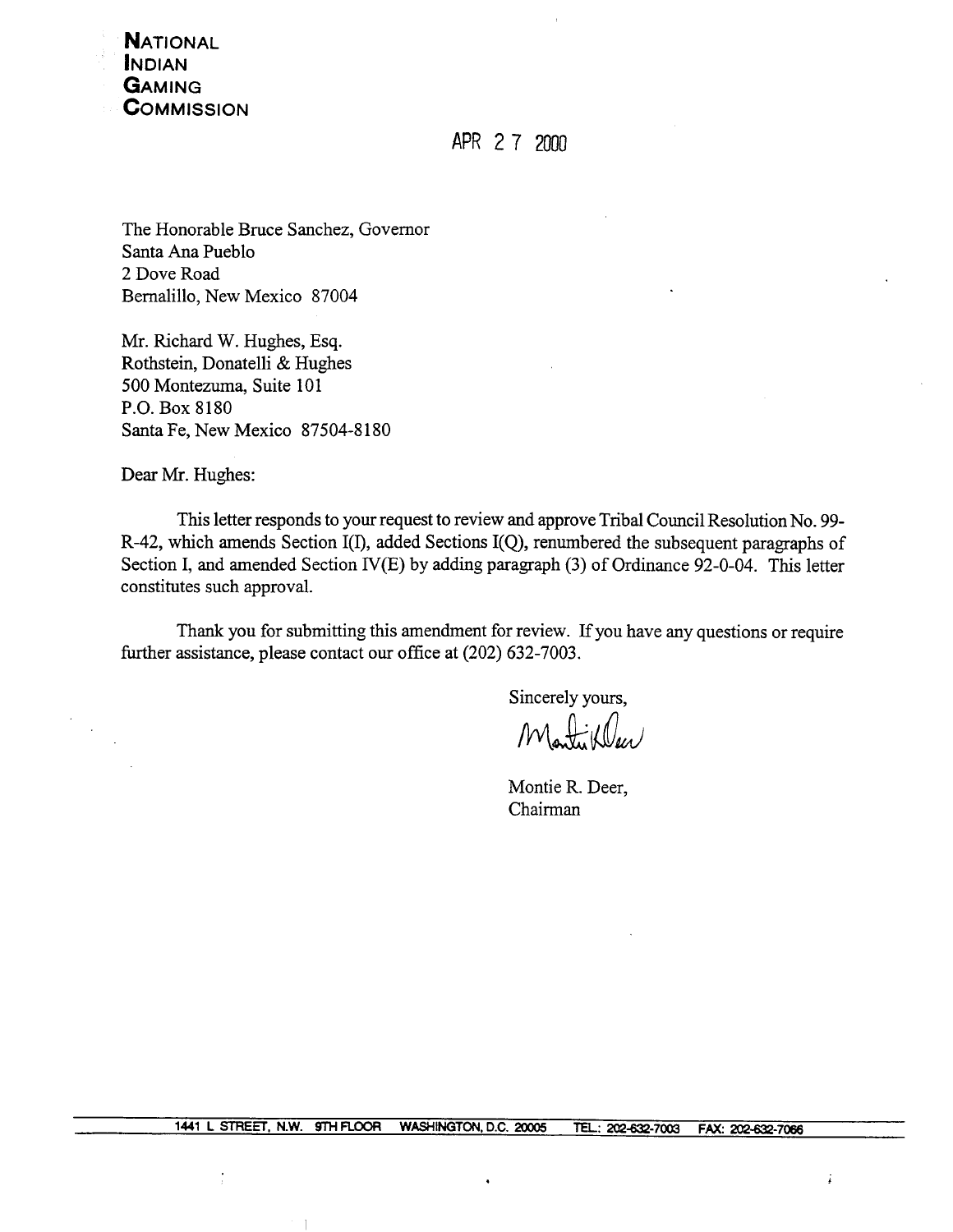

**Phone: (505) 867-3301 F: (505) <sup>867</sup> <sup>3395</sup>**

**ARS & SESDOU** 

**RESOLUTION NO. 99-R-42**

## **AMENDING THE PUEBLO OF SANTA ANA GAMING ORDINANCE TO ESTABLISH SEPARATE LICENSING REQUIREMENTS FOR NON-GAMING EMPLOYEES**

**WHEREAS, the Pueblo of Santa Ana is <sup>a</sup> federally recognized Indian tribe governed under a traditional form of government, and possessing all the inherent sovereign powers of self-government; and**

**WHEREAS, the Tribal Council of the Pueblo of Santa Ma is the duly authorized decision making body for Santa Ana Pueblo; and**

**WHEREAS, the Pueblo of Santa Ma Tribal Council has previously adopted Ordinance 92-0-04, as amended, by which it authorized the conduct of Class III gaming on Pueblo lands, created the Santa Ma Gaming Regulatory Commission (SAGRC) to regulate** such gaming, and imposed requirements as needed to satisfy the terms of the **federal Indian Gaming Regulatory Act and the Tribal-State Class III Gaming Compact between the State and the Pueblo; and**

**WHEREAS, the ordinance requires licensing of all persons employed by the Pueblos gaming enterprise, Santa Ana Non-Profit Enterprise (SANE), regardless of the persons actual job responsibilities; and**

**WHEREAS, the licensing requirements and procedures established by the ordinance and SAGRCs regulations were designed with gaming-related employees in mind, and mandate an extensive inquiry into such person's backgrounds; and** 

Office of the: Governor Lt. Governor Secretary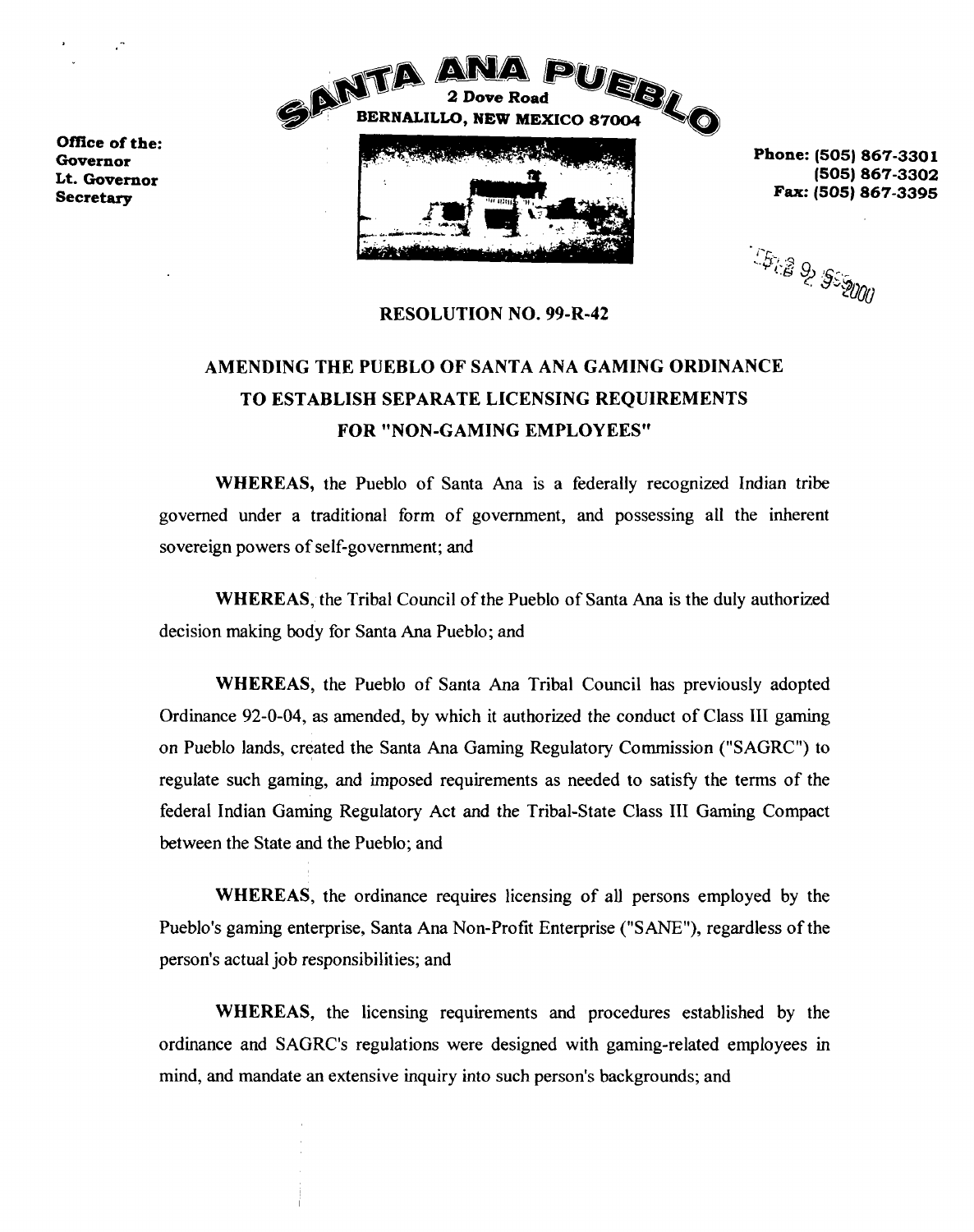**WHEREAS, as SANEs operations have grown, it has come to employ many people in &eas outside of the gaming operation, who have no involvement with any gaming activity, but who must all go through the same licensing procedures as employees directly involved in class III gaming activities; and**

 $\mathcal{I}^{\bullet}$ 

**WHEREAS, the licensing requirements have made it extremely difficult for SANE to hire persons in positions strictly dealing with its restaurant, maintenance and other low-skilled, non-gaming positions; and**

**WHEREAS, while it is appropriate that each employee be licensed, there is no federal requirement that persons not employed in the gaming operation be subjected to the same level of investigation as those employed in gaming-related activities, and to require that such persons go through the same licensing process is not necessary on the prospective employees, without serving any legitimate regulatory purpose; and**

**WHEREAS, the Tribal Council, after consultation with the Santa Ana Gaming Regulatory** Commission and the Pueblo's Special Counsel, has determined that it would **be reasonable and appropriate to amend the Pueblos gaming ordinance, so as to make clear that licensing requirements for persons who are not employed in any gaming-related activity should be limited to <sup>a</sup> minimum reasonable level of inquiry;**

**NOW THEREFORE BE IT RESOLVED by the Tribal Council of the Pueblo of Santa Ana, as follows:**

**1. Section 1(I) of the Santa Ana Gaming Ordinance, containing the defmition of Gaming Employee, be and the same is hereby amended so as to read as follows:**

**I. Gaming Employee means any natural person employed by a Gaming Enterprise or Management Contractor in any position that involves such person in any gaming activity or with any goods or**

**2**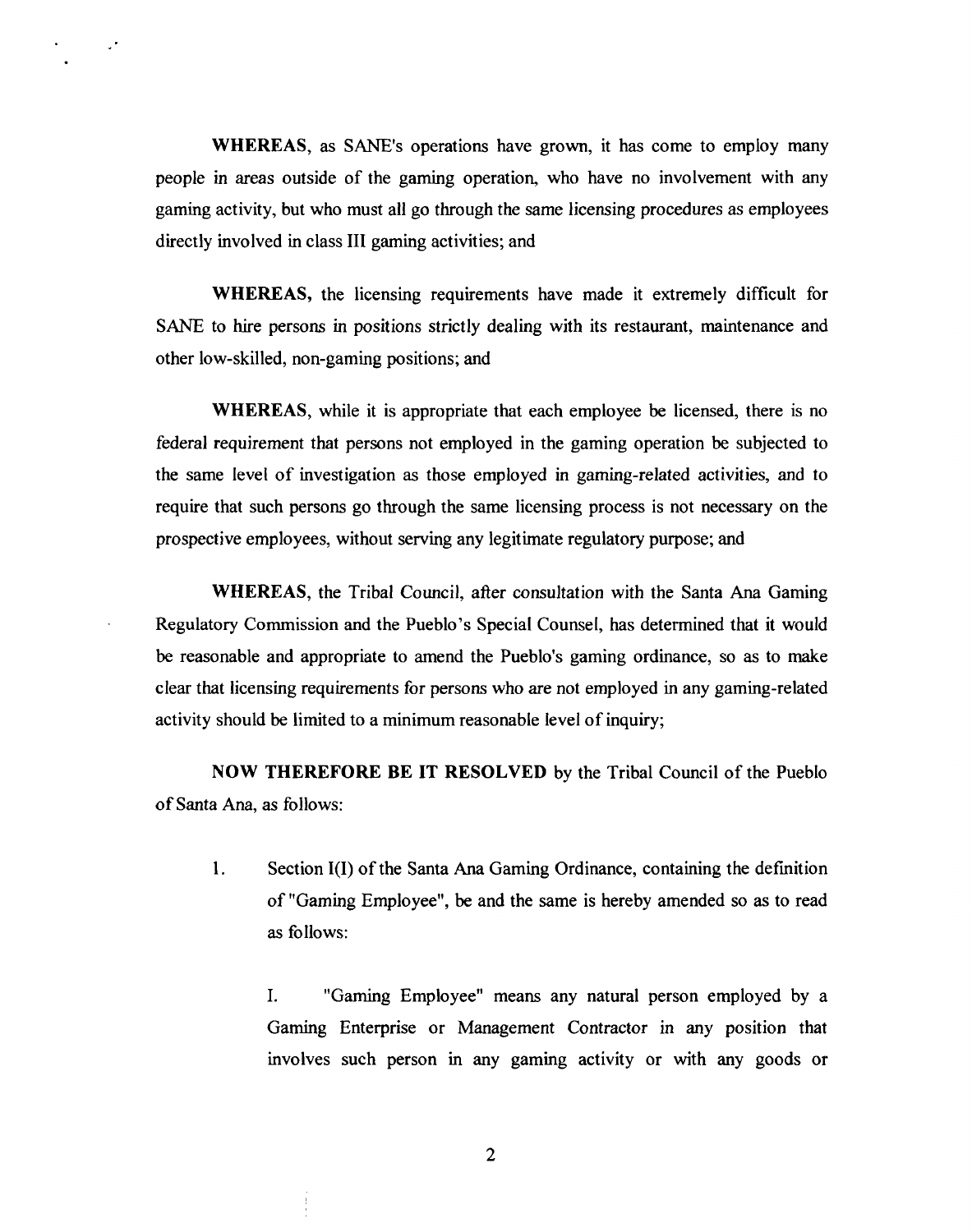**materials utilized in any gaming activity, including, but not limited to, the following:**

مو

- **1. any person who performs any function directly related to Gaming Devices, gaming supplies or gaming activities;**
- **2. any person whose duties require such person to be present in the area where gaming activities take place during operating hours;**
- **3. any person who handles or accounts for cash utilized in gaming activities;**
- **4. any person involved in security or surveillance activities involving gaming activities; and**
- **5. any person who supervises any of the foregoing persons.**

**2. A new Section 1(Q) is hereby added to the Santa Ma Gaming Ordinance, which shall read as follows:**

> **Q. Non-Gaming Employee means any natural person employed by <sup>a</sup> Gaming Enterprise or Management Contractor whose duties are solely related to strictly non-gaming functions, and whose work is unrelated to Gaming Devices and does not require such persons to be in gaming areas during operating hours.**

**3. The remaining paragraphs of Section <sup>I</sup> of the Santa Ma Gaming Ordinance shall be re-lettered as necessary.**

**4. Section IV(E) of the Santa Ana Gaming Ordinance (Licensing Requirements) shall be and the same is hereby amended by adding thereto a new paragraph (3), which shall read as follows:**